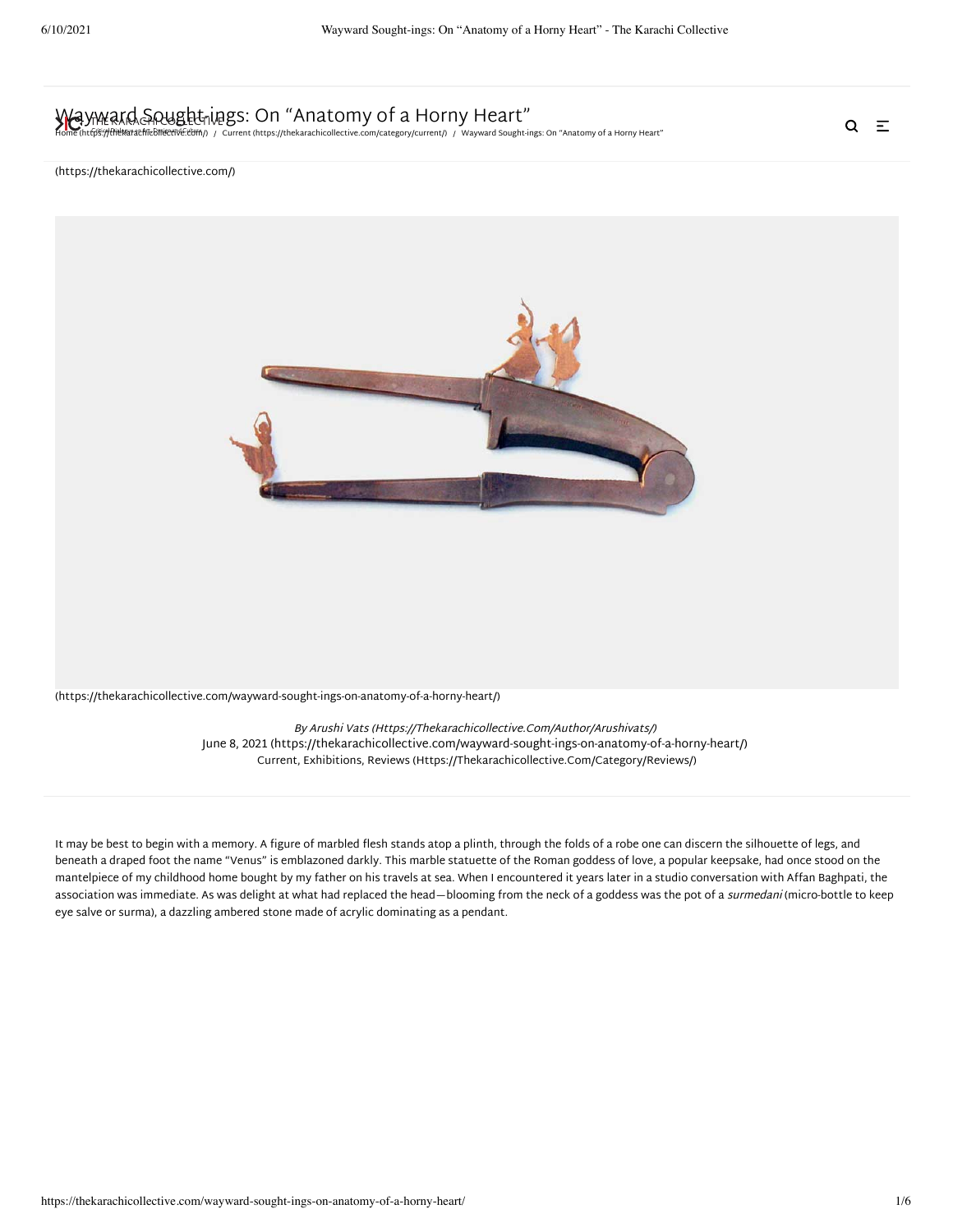

Fig 1: 'A long embracing dance away' (2021). Assemblage, found objects, polymer resin, brass, glass, acrylic stone, 14.5 x 2.5 x 2.7 in. Image courtesy Aicon Contemporary.

I begin with this memory as the varied meanings of journeys—outward, intimate, collective, transborder, intergenerational—coalesce in the sculptural works of Affan Baghpati on view at Aicon Contemporary in a solo exhibition titled Anatomy of a Horny Heart. Baghpati and I live in two metropoles of the subcontinent with a shared past and entwined futures. The distances between New Delhi (where I reside) and Karachi (where Baghpati lives and works) have been measured in the weight of loss, belonging and solidarity; political rifts are countered with the nourishing threads of cultural practices and public resistance. In Sarover Zaidi's poetic travelogue to Karachi, she describes this bind: "The Partition has become Zeno's paradox—nothing appears to have moved. There are fragments of Delhi, UP mofussil towns and Bombay all over this city, as there are bits of Karachi in Indian cities. I no longer know where I am." $^{\rm 1}$  In these lands, rekindling embedded memory—through objects, iconographies, spaces and nazariya (outlook), is an act against letting the cartographer's ink seep too firmly, a deliberate smudging of the lines that separate. Pulsating with historical and contemporary urgencies, grappling with questions of remembrance and difference, identity and its residual traces, Baghpati's sculptures present an inquiry into a "third space" that produces hybrid modalities of being, mixing "memory with desire".<sup>[2](#page-3-1)</sup>



Fig 2: 'Chashm-e-baddoor' (2021). Laser cut ZRK high-gloss laminated sheet, archival acrylic, 88 x 150 in. Image courtesy Aicon Contemporary.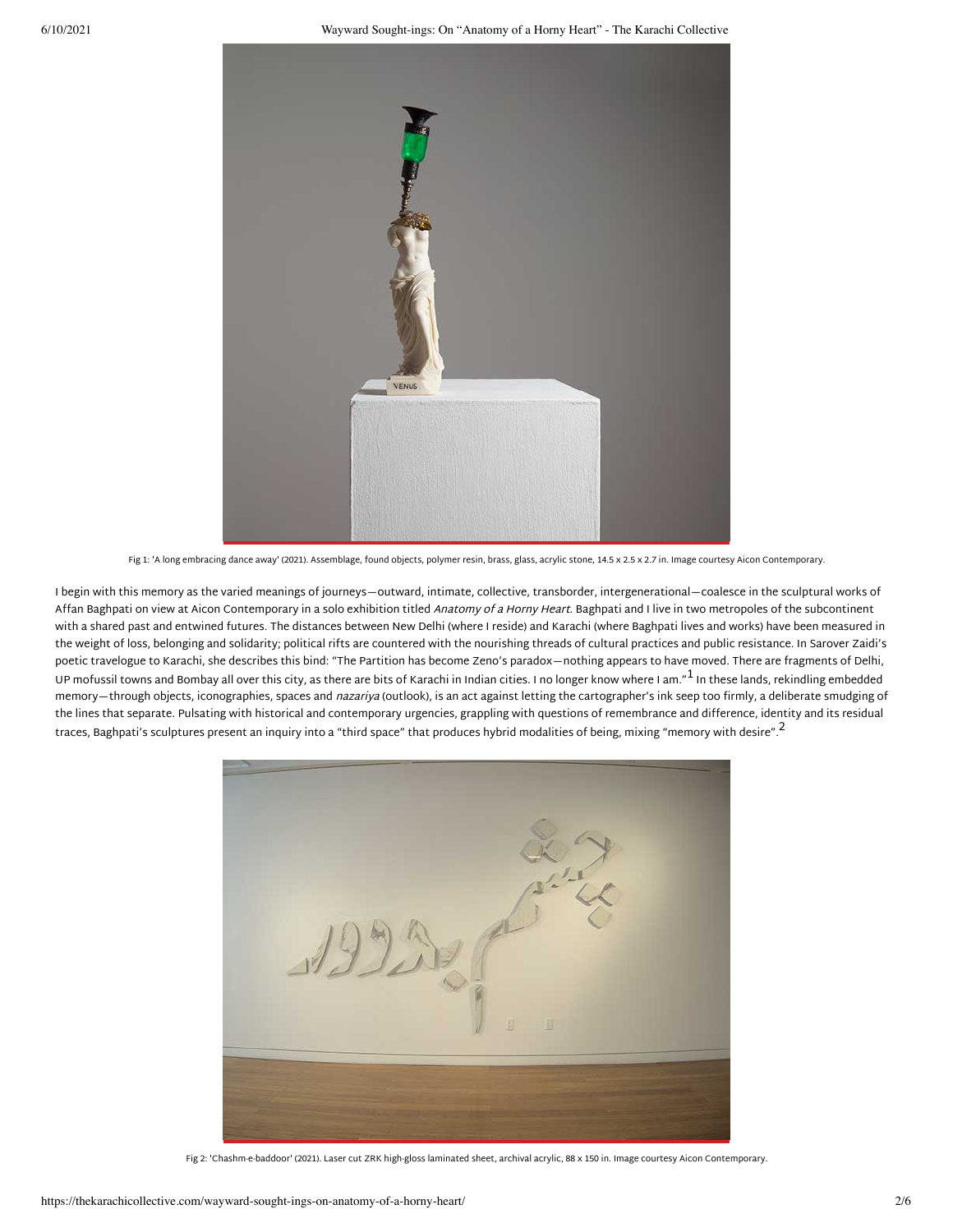#### 6/10/2021 Wayward Sought-ings: On "Anatomy of a Horny Heart" - The Karachi Collective

The sculptures enjoin and juxtapose a medley of material compositions—Baghpati surveys the local markets of Lahore, Karachi, Rawalpindi, Hyderabad, and in this search tradesmen offer everything from jewels, precious stones, keepsakes, memorabilia arriving from different parts of the world, to daily objects that hold deep cultural significance. This is a subset of the global circuit devoted to the afterlives of objects which have been discarded, which have seen a "first-use" as a commodity and are now navigating new trajectories with wholesale and antiques dealers. Within these objects then, are embedded not only the meanings of their originary contexts of production and consumptions, but the journeys and new associations that alter their function. "Yesterday's commodity is tomorrow's found art object. Today's art object is tomorrow's junk. And yesterday's junk is tomorrow's heirloom… " writes Arjun Appadurai in the essay 'The Thing Itself'.<sup>[3](#page-3-2)</sup> The destinies that await the artefacts of material culture are many and in some ways, indeterminate, Appadurai suggests. There is no finality to the fate of an object, nor is there a limit to its possible meanings. In Baghpati's hands, objects disassembled and rearranged, emanate not only past notions but new, critical axes of thought. A *suramchi* (applique stick for *surma*) is a site of dense symbology, where nationalism, gender and visual codes of identity reside. When enjoined with a brass foetus, it resembles both an elaborate headgear and the heaviness of prescribed identities. Similarly, in Hold me close and hold me fast (2018), the silhouette of dancers striking poses reminiscent of classical dance forms of the subcontinent teeter on the boundaries and base of a sabun-dani (soap box). These outlines are joined by a ballet dancer's silhouette on the sharp edges of a sarota (nutcracker) in A warm embracing dance away (2018).



Fig 3: 'Hold me close and hold me fast' (2018). Sabun-dani (Soap dish); copper, brass, found objects, hand sawing, (casting, soldering, riveting), 12.5 x 26 x 3 in. Image courtesy the artist.

A constellation of sculptures probe what is viewed as a desiring body—both the indexicality of "anatomy" that gestures to bodily form and the dissident surplus of "horny" as a state of excess and transgression. In You Know I Love You (2021) the dark legs of a mass-manufactured doll are attached to an array of found objects (including the head of a European composer, which in turn is made to sprout a trumpet), in place of the genitalia is a suggestive mound of metal. In Thing (2020), Baghpati takes a phallic lump and appends it to a surmadani. This is a meeting of two traditions of craftsmanship— the dani, with the inscription 'Pakistan', is a vintage object imbued with national pride, whereas the lump is drawn from more recent trends in jewellery production of the region, exported across the world.



Fig 4: (Left) 'You know I love you' (Right) 'All the things we do' (2021). Assemblage, found objects, cast, brass, polymer resin, epoxy, glass crystals, beads, 9 x 8.66 x 6.7 in. Image courtesy Aicon Contemporary.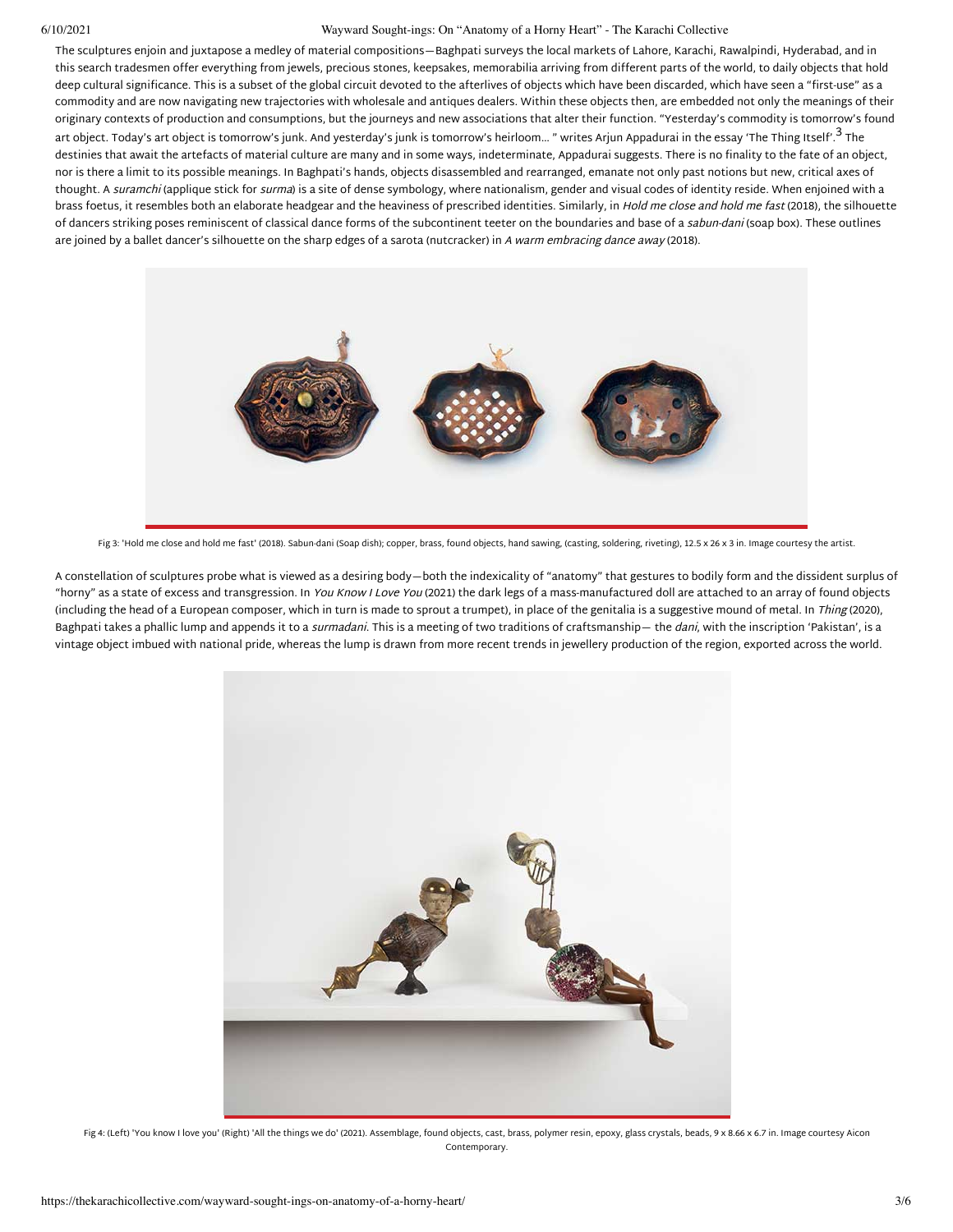#### 6/10/2021 Wayward Sought-ings: On "Anatomy of a Horny Heart" - The Karachi Collective

The social and historical symbology of these objects press into their more domestic lives, a surmedani or a sarota (nutcracker) would be found in the hands or dressers of women across the subcontinent, the selection of these objects present both Baghpati's interest in exploring the cultural genealogies of the women in his family, and his ability to transform these into pivots for examining socio-political tides. An intricate web of movement, exchange, trespasses and border crossings reveal the congealment of a heteronormative, patriatrchal polity within the everyday rituals of adornment, capturing the links between public and private that Homi Bhabha describes as a "contaminated yet connective tissue".<sup>[4](#page-3-3)</sup> In placing a series of vertices—identity, sexuality, purity and hybridity, belonging and estrangement—in conversation with one another, Baghpati raises questions of historicity that have seeped into the present and will continue to resonate for times to come.



Fig 5: 'Thing' (2020). Assemblage, found objects, brass alloy, 6.1 x 4.3 x 1.77 in. Image courtesy Aicon Contemporary.

Affan Baghpati's 'Anatomy of a Horny Heart' was showcased at Aicon Gallery, New York from Saturday, May 1 till Saturday, May 29, 2021.

Title image: 'A warm embracing dance away' (2018). Sarota (Betel nut cracker); copper and brass, hand sawing, found object, (casting, soldering, riveting), 12.5 x 26 x 3 in. Image courtesy the artist.

### References

<span id="page-3-0"></span>1. Sarover Zaidi, "Letters from Karachi", Chiragh Dilli, November 9, 2020, https://chiraghdilli.com/2018/11/09/letters-from-karachi/

<span id="page-3-1"></span>2. T. S. Eliot, The Waste Land, first published in 1922, available online at Poetry Foundation, https://www.poetryfoundation.org/poems/47311/the-waste-land. For a detailed overview of Homi K Bhabha's concept of the "third space", please see: Karin Ikas and Gerhard Wagner (eds), Communicating in The Third Space (Routledge, 2009)

<span id="page-3-2"></span>3. Arjun Appadurai, "The Thing Itself", Public Culture 18:1 (Duke University Press, 2006), 15.

<span id="page-3-3"></span>4. Homi K Bhabha, "Culture's In-Between" in Questions of Cultural Identity, eds. Stuart Hall and Paul Du Gay (Sage Publications: New Delhi, 1996), 54.



### [Arushi Vats \(https://thekarachicollective.com/author/arushivats/\)](https://thekarachicollective.com/author/arushivats/)

Arushi Vats writes on arts and culture, in the form of reviews of exhibitions and photo books, as well as long-form essays on cinema and visual art. Her writings have been published on online platforms such as Alternative South Asia Photography, LSE International History, Critical Collective, Write | Art | Connect, Scroll, Mint, and The Quint; additionally she has authored curatorial notes for Galerie Mirchandani Steinruecke, Mumbai and Aicon Gallery, New York. She lives in New Delhi.

Share this post  $\triangleleft$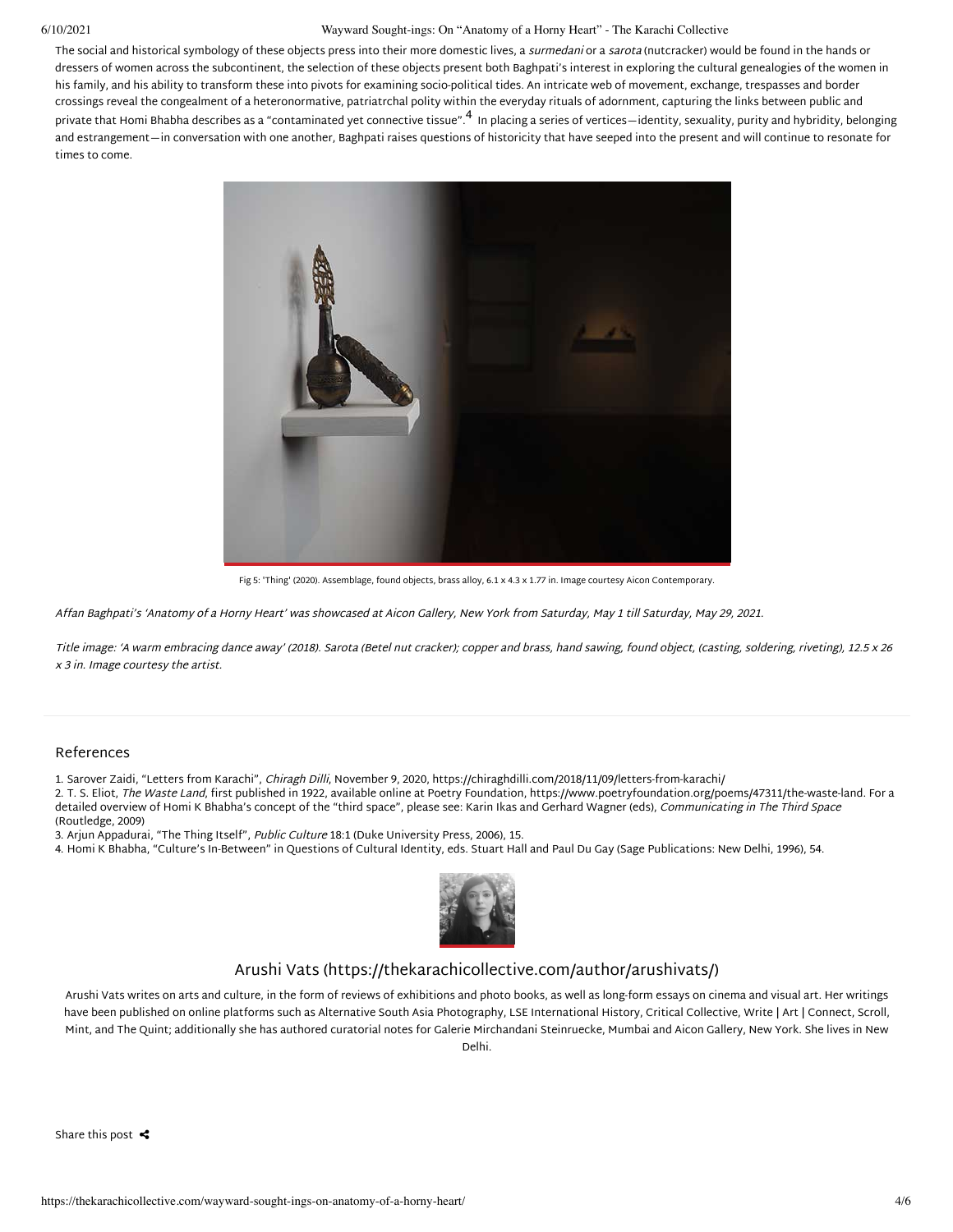$\Omega$ 

(https://pinterest.com/pin/create/button/?

url=https://thekarachicollective.com/wayward-

sought-

ings-

**y** on-

 $\bm{\mathsf{f}}$  (https://dto@w.yer.com/intent/tweet?

(http<del>s://www.aryland.gos/go</del>m/sinage.com/share?

u=ht**tps://kDokareka20bof/#Ubekg:k220ho/veaywa9deka**0doom/w/%y20heartr"&url=https://thekarachicollective.com/wayward-

soug**sd**ug**heart/&uglet:**la=https://thekarachicollective.com/wp-

ings-ings-cont**engs**uploads/2021/06/anatomy-

on-on-of-a-on-

anat**anatomy-**matomy-

of-a-of-a-hear<del>o</del>f-a-

hornyorny-tle.jpgg&ylescription=Wayward%20Sought-

hear**t/0**ar**t//25:1/@20O/1**%20"Anatomy%20of%20a%20Horny%20Heart")

Reexamine / Retrace Previous post [\(https://thekarachicollective.com/reexamine-retrace/\)](https://thekarachicollective.com/reexamine-retrace/)

> The Red Carpet Next post [\(https://thekarachicollective.com/the-red-carpet/\)](https://thekarachicollective.com/the-red-carpet/)

Leave a Reply

Your email address will not be published. Required fields are marked  $*$ 

#### Name \*

Email \*

Website

Comment

 $\Box$  Save my name, email, and website in this browser for the next time I comment.

post comment